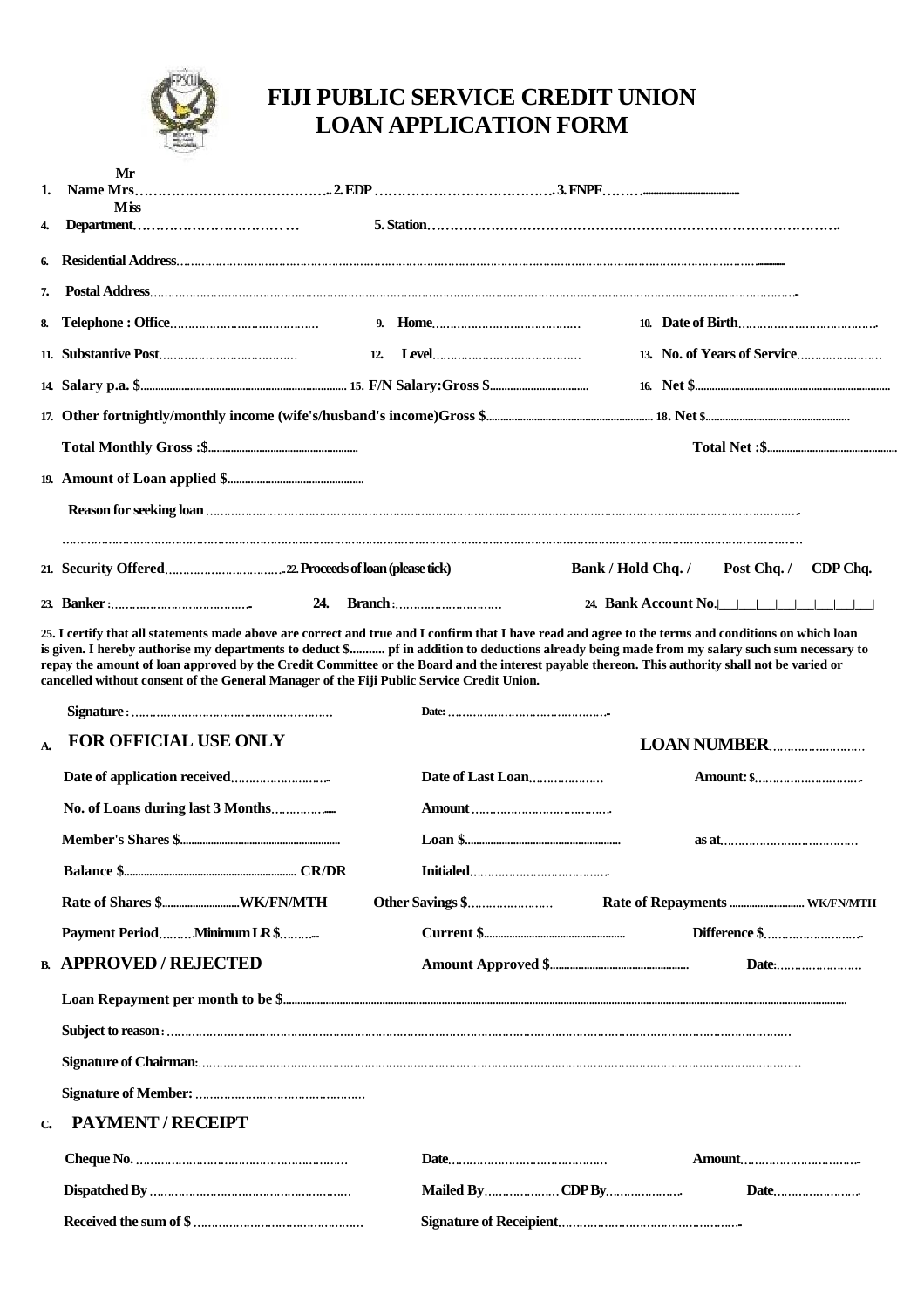## General Information and Conditions of Loan

- All questions in the application form must be fully answered. Failure to do so will cause unnecessary delay. Please  $\mathbf{1}$ do not apply if you do not meet the conditions of the loan.
- Application for loan may be for provident purposes only by members who have been contributors for more than 3  $\overline{2}$ months and if lodged at the Credit Union by 11AM DAILY. Process for approval will be considered firstly for those members with credit balances and to be collected after 2.30pm on the following day. However, for those members with overdrawn balances, loan process will take about 3 days for consideration and cheques can be collected thereafter.
- No loan will be considered on ad-hoc basis during the week except in properly substantiated cases of an emergency 3 such as accident, sickness, death and disconnection.
- When a member is repaying the present loan, but applies for another loan, such application will only be considered if  $\Delta$ the shares are more than the loan outstanding at the time of the application and in such cases the loan would normally be not more than twice the difference between the member's share and the outstanding loan.
- A loan in excess of \$500.00 above a member's share will be required to be covered by Bill of Sale or mortgage for 5 total loan on any "fixed" item e.g. furniture, refrigerator, car, etc. and valued by any registered valuer subject to verification by the Credit Committee or Management. Insurance cover will also be required. The valuer fees and insurance premium and the cost of preparing, registering and discharging the Bill of Sale or mortgage will be payable by the applicant. Securities (Bill of Sale and mortgage) will be reviewed at the end of the first three years
- 6 All members must strictly adhere to the terms and conditions of bills of sale or mortgages wherever applicable, failure to do so would result in the FPSCU exercising its powers of mortgagee sale under the mortgage and/or repossession under Bill of Sale Pursuant to Demand and/or suing the member for recovery of the balance outstanding, costs of which are to be borne by the member.
- 7. The Credit Committee may reduce the amount of loan you apply for or decide the rate and period within which the loan should be repaid, and the FPSCU reserves the right to review your account and demand a higher rate of repayment, as necessary.
- $\overline{8}$ The interest rate is 1% per month, calculated on the reducing balance for that month, and is subject to change in accordance with the laws.
- $\mathfrak{I}$ The FPSCU has a first lien on your 'Savings' for the unpaid balance of loan.
- $10$ The unpaid balance of loan shall become immediately due and payable if you cease to be a member of the FPSCU or the employer for some good reason stops regular deductions from salary or under the covenants of the mortgage or Bill of Sale.
- All approved loan applications will attract a loan establishment fee as per following scale which will not be refundable  $11$ (Supplementary By-Law 75.2(d)ii)):

|  |  | $$200 - $500 = $200$       |  | $$501 - $1000 = $5.00$ |  |  |
|--|--|----------------------------|--|------------------------|--|--|
|  |  | $$1001$ - \$3000 = \$10.00 |  |                        |  |  |

- 12 All loans shall be repayable on demand but unless and until demanded shall be repayable in accordance with the repayment term agreed or reviewed.
- Statements of accounts will be made available to the member every 6 months, or on reasonable request 13
- $14$ if there are any changes to interest rates, charges, fees, repayment schedule, FPSCU will inform you by letter or internal publication 30 days before the change occurs. If any of the information you provided to FPSCU has changed, please let the Credit Union know so that we can amend our records accordingly.
- 15 All members are advised to seek independent legal advice as to the meaning and effect of this document and sign of their own free will.